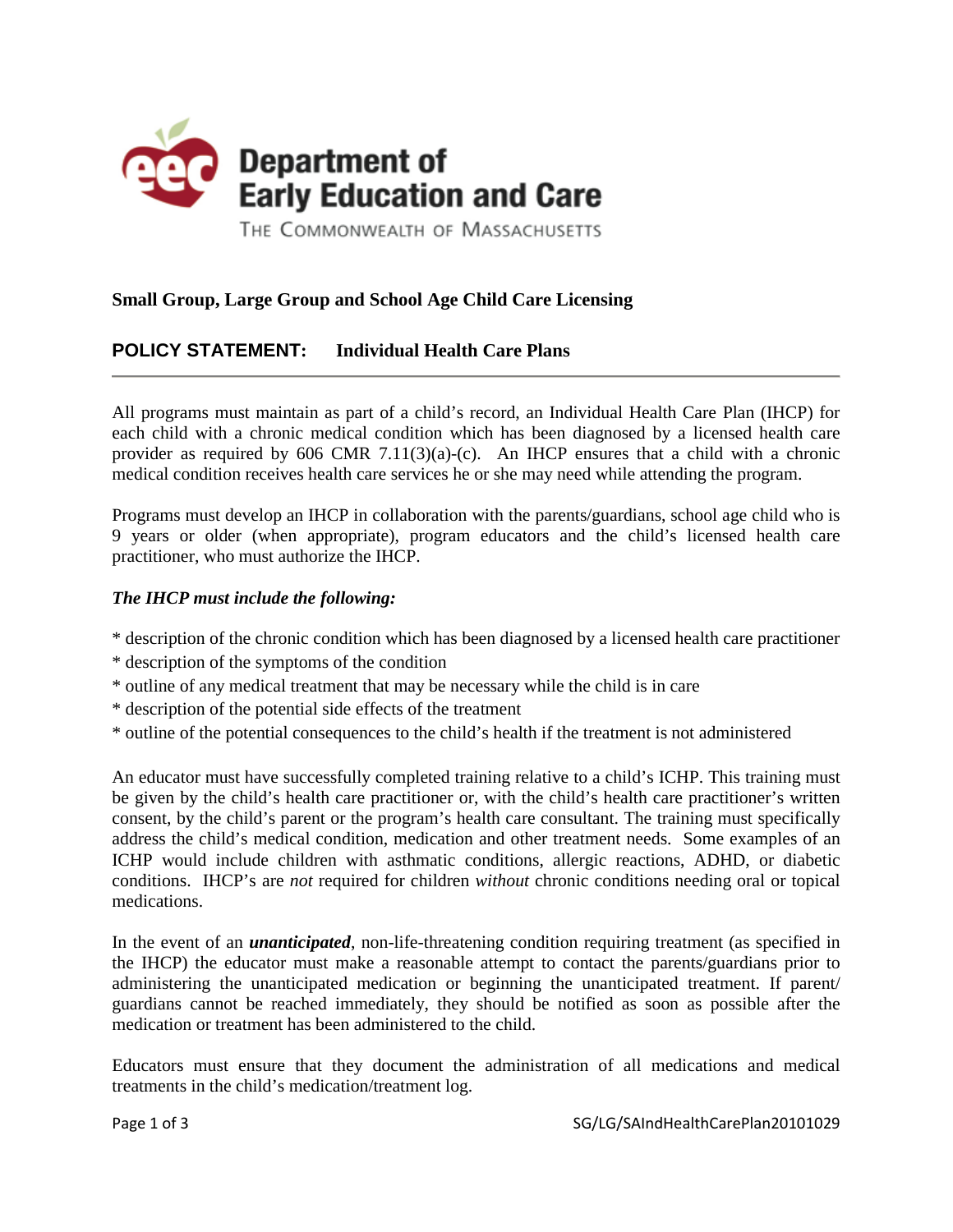Written parental and licensed health care practitioner authorization shall be valid for one year, unless withdrawn sooner and must be renewed annually, *or when the child's condition changes*, for administration of medication and/or treatment to continue.

Additional information regarding Individual Health Care Plans:

- Educators with written parental consent and authorization of a licensed health care practitioner may develop and implement an Individual Health Care Plan that permits older school age children *who are 9 years or older* to carry their own inhalers and epinephrine auto-injectors and use them as needed, without the direct supervision of an educator. All educators must be aware of how the inhaler or epinephrine auto-injector will be kept secure from access by other children in the program. Whenever an IHCP provides for a child to carry his or her own medication, the licensee must maintain an on-site back-up supply of the medication for use as needed.
- A copy of the IHCP must be maintained in the child's file. It is recommended that a copy of the IHCP also be located in the classroom.
- There must be one person trained in the implementation of a child's IHCP whenever the child is in the care of the program.
- In addition to a licensed health care practitioner, training to implement an IHCP may also be given by the child's parent or the program's health care consultant with the licensed health care practitioner's written consent.

Additional medication requirements to consider:

- Emergency medication such as Epipens must be immediately available for use. For example, Epipens must be brought with children for outdoor play or walks as required by 7.11(2)(f). Training by a licensed health care practitioner for the specific administration of an Epipen is *highly* recommended but not required.
- All staff who administer medication of any kind must be trained in medication administration as required by  $7.11(1)(b)2$ .